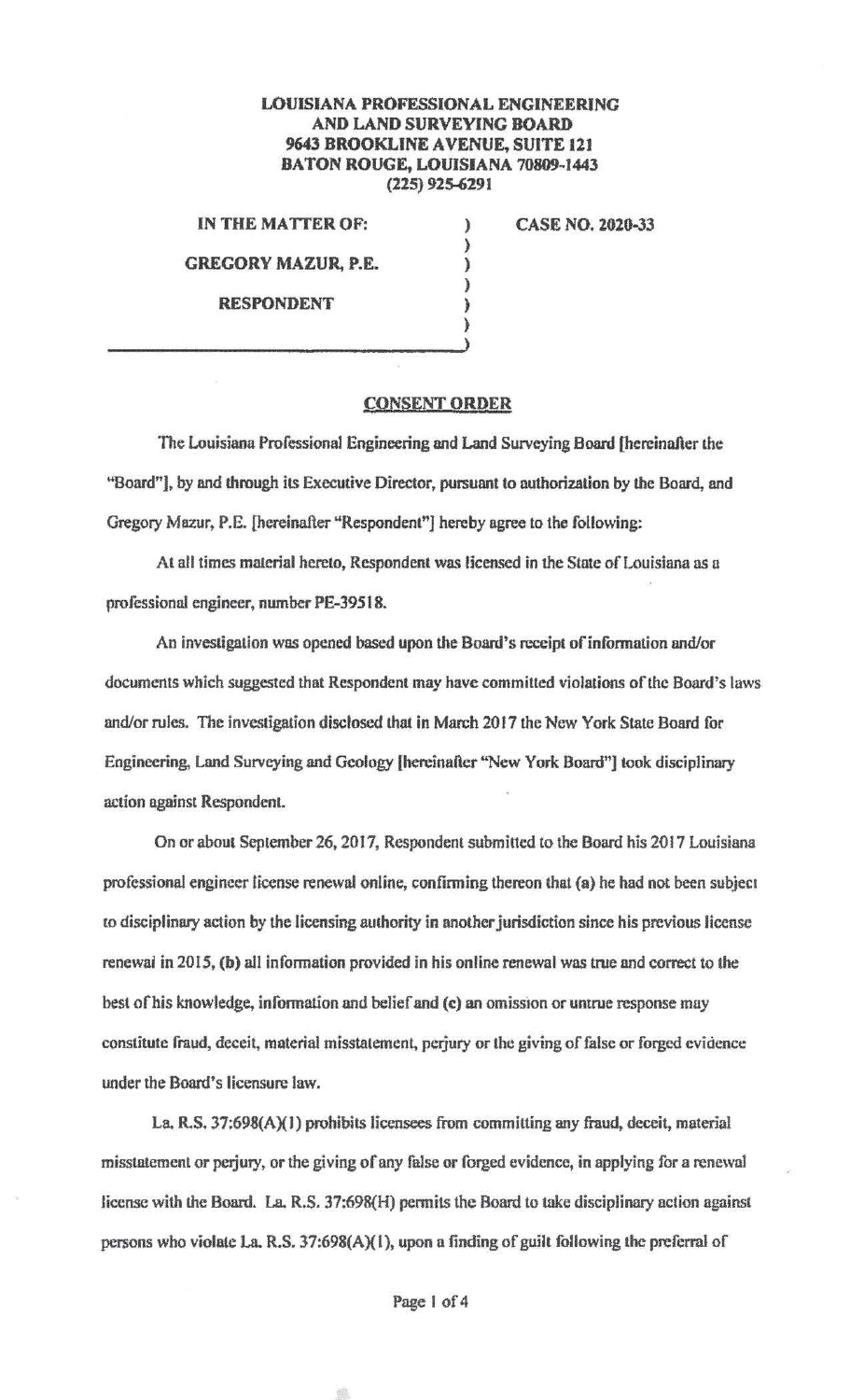charges, notice and hearing and a majority vote of its entire membership authorized to participate in the proceeding. La. R.S. 37:698(A)( I) and La. R.S. 37:698(H) were in effect at all times material hereto.

It is undisputed that (a) in March 2017 Respondent was subject to disciplinary action by the licensing authority in another jurisdiction, the New York State Board for Engineering and Land Surveying and Geology, and (b) on or about September 26, 2017 Respondent falsely stated on his Louisiana professional engineer license renewal online that he had not been subject to disciplinary action by the licensing authority in another jurisdiction since his previous license renewal in 2015.

By letter dated October 29, 2020 the Board gave notice to Respondent that it was considering the preferral of charges against Respondent on the grounds that Respondent may have violated La. R.S. 37:698(A)(1), relative to fraud, deceit, material misstatement or perjury, or lhe giving of any false or forged evidence, in applying for a renewal license with the Board.

Wishing to dispense with the need for further disciplinary action and to conclude the instant proceeding without further delay and expense, for the purpose of this proceeding only, Respondent and the Board do hereby enter into this Consent Order, in which Respondent of his own free will but without admission of guilt, consents to the issuance of a Consent Order by the Board, wherein Respondent agrees to (a) pay a fine of One Thousand and No/100 (\$1,000.00) Dollars, **(b)** pay administrative costs ofTwo Hundred Seventy Six and 51/IOO (\$276.51) Dollars, (c) successfully complete the Board's online Louisiana Laws and Rules Quiz with a score of 90% or higher, (d) successfully complete the Board's online Louisiana Professionalism and Ethics Quiz with a score of 90% or higher, and (e) lhe publication of this Consent Order on the Board's website and a summary of this matter in the Board's official joumnl, lhe *Louisiana Engineer and Surveyor Journal,* and the reporting of this matter to the National Council of Examiners for Engineering and Surveying (NCEES), identifying Respondent by name.

Respondent does not contest the Board's contention that his conduct as set forth above constitutes violations of the above referenced laws and/or rules as stated herein. Respondent acknowledges awareness of said laws and/or rules and states that he will comply with all applicable Jaws and rules henceforth. Respondent has been advised of his right to an infonnal conference, to be represented by counsel before the Board and/or to appear at any hearing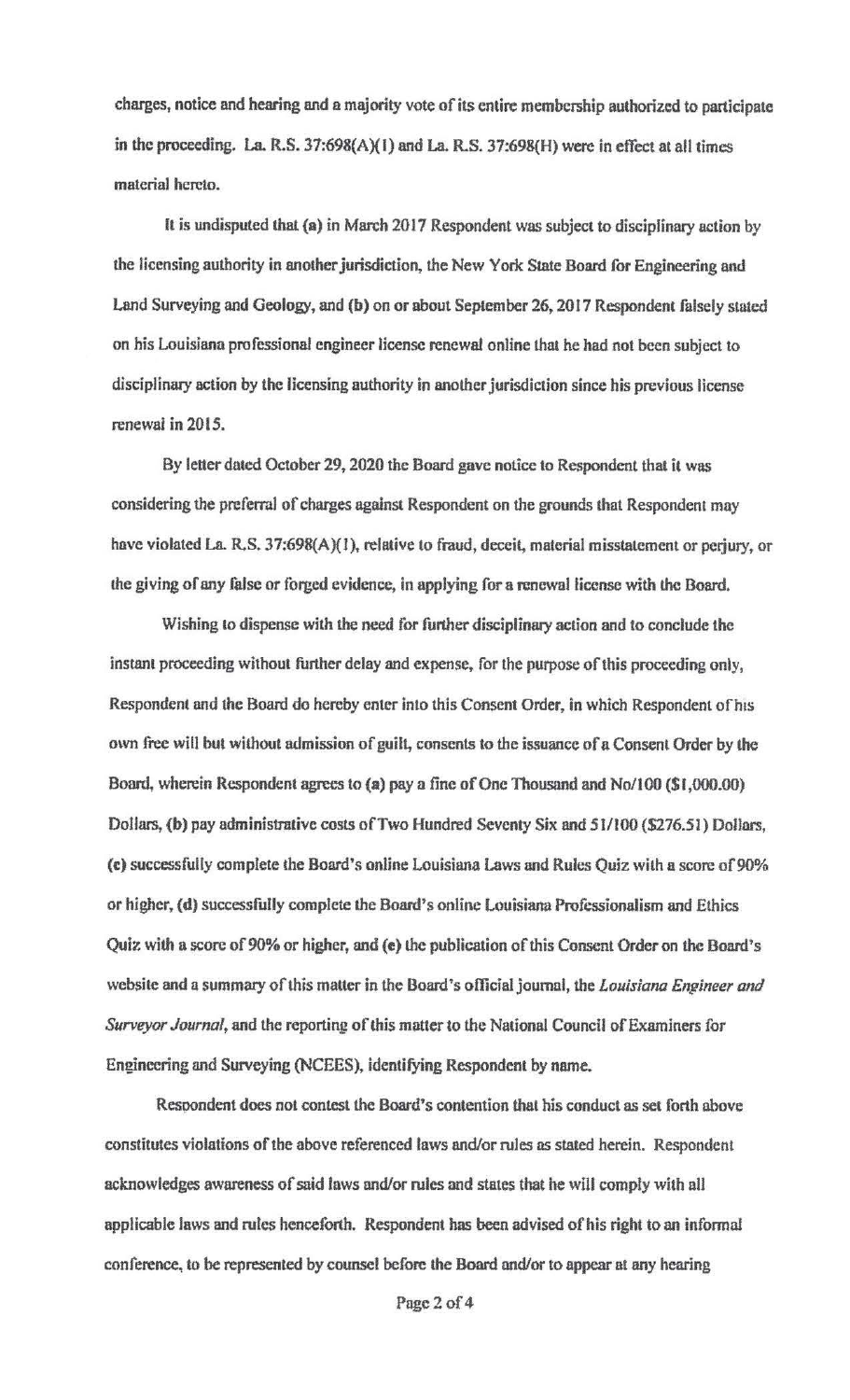personally or by counsel and present witnesses and evidence in his own behalf, he hereby waives these rights and his right to appeal, and he states affinnatively that he has been afforded all administrative remedies due him under the law. Respondent further acknowledges awareness of the fact that the signed original of this Consent Order will remain in the custody of the Board as a public record and will be made available for public inspection and copying upon request.

Therefore, in consideration of the foregoing and by signing this Consent Order, Respondent does hereby waive his right to an infonnal conference, to a hearing before the Board, to the presenting of evidence and witnesses on his behalf, to Findings of Fact and Conclusions of Law in this case, and to judicial review of this Consent Order.

Respondent hereby represents that (a) he fully understands the meaning and intent of this Consent Order, including but not limited to its final and binding effect, (b) he has voluntarily entered into this Consent Order and that no other promise or agreement of any kind has been made to or with it by any person whatsoever to cause the execution of this instrument and (c) the sanctions set forth in this Consent Order do not prevent the Board from taking further disciplinary or enforcement action against Respondent on matters not specifically addressed ir this Consent Order

WHEREFORE, the Louisiana Professional Engineering and Land Surveying Board and Respondent agree that:

1. Respondent shall pay a fine of One Thousand and No/100 (\$1,000.00) Dollars, which shall be 1endered to the Board by certified check payable to the Board, due upon the signing of this Consent Order; and

2. Respondent shall pay administrative costs of Two Hundred Seventy Six and 51/100 (\$276.51) Dollars, which shall be tendered to the Board by certified check payable to the Board, due upon the signing of this Consent Order; and

3. Respondent shall successfully complete the Board's online Louisiana Laws and Rules Quiz with a score of 90% or higher and return it to the Board within sixty (60) days of the effective dnte of this Consent Order; ano

4. Respondent shall successfully complete the Board's online Louisiana Professionalism and Ethics Quiz with a score of 90% or higher and return it to the Board within sixty (60) days of the effective date of this Consent Order; and